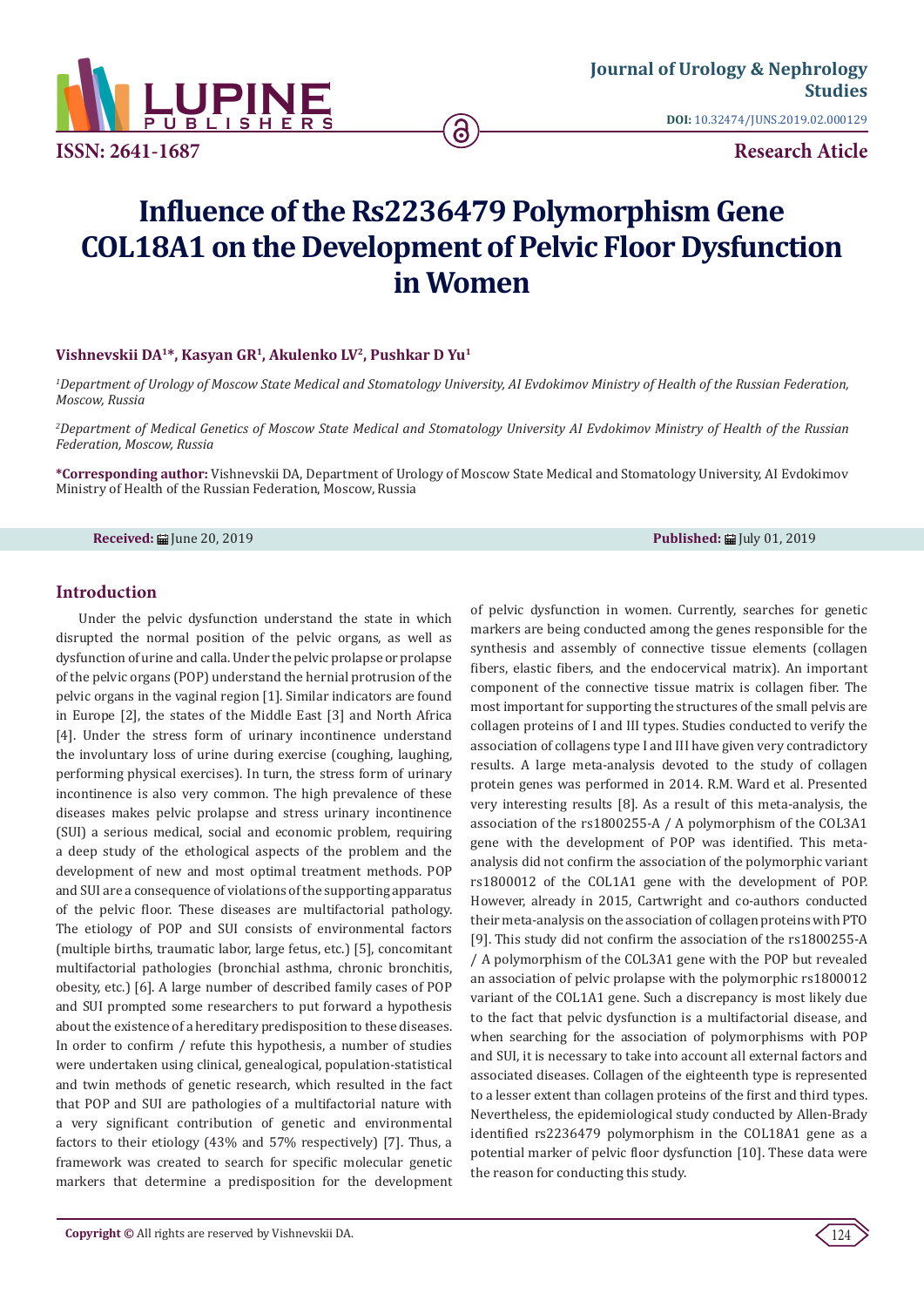### **Materials and Methods**

For the study were recruited two groups of patients. The first group is a study group that included patients with pelvic prolapse or  $\setminus$  and a stressful form of urinary incontinence. This group consisted of 150 patients. Of these, 36 patients suffered POP, 57 patients - SUI and 57 patients - POP and SUI. All patients were aged from 40 to 70 years (mean age  $65 \pm 2$  years). The second group is the control group that included patients without pelvic dysfunction. This group recruited 100 patients with pyelonephritis, cystitis, urolithiasis, etc. The average age of patients in the control group averaged  $64.9 \pm 2$  years. Patients in both groups had one or several external environmental risk factors, for example, two or more births through the birth canal, traumatic labor, childbirth over 4000 years, excessive physical activity, diseases accompanied by an increase in abdominal pressure (bronchial asthma, chronic bronchitis, chronic constipation), the presence of operations on the pelvic organs.

The exclusion criteria for patients from both groups were the hereditary Marfan and Ehlers – Danlos syndromes, as well as patients with mental illness. All 250 patients gave written consent to participate in the study. As a biological material for genotyping, the buccal epithelium was collected from all study participants. The epithelium was collected in a special plastic tube. Before the delivery of biological samples of saliva, all patients refrained from eating food, fluids, and smoking for at least 1 hour. Immediately before donating the patient's saliva, the cheek mucosa was chewed for 5–10 seconds, then 3-4 ml of the saliva was collected into a sterile tube. The tubes were numbered and frozen until further transport to the laboratory.

#### **Laboratory Research**

The implementation of the design of the primers and the genotyping of the patients of the studied and control groups was carried out in the molecular genetic laboratory of the FSBI FNCC PCM FMBA Russia using the online system Primer-BLAST and the Sanger sequencing method, respectively. SNIP rs2236479 has 2 allelic states, the major allele G, the minor allele A. According to studies with more than 200 people, the frequency of the allele G varies from 0.47 to 0.68. For Sanger genotyping, the following primer pair was selected for the COL18A1 (rs2236479) marker: forward primer Cl18Af2 ACAGTGTTTTAGAGGCGGAAT and reverse primer Cl18Ar2 AGCCTGTGCCGGTTCCTG.

#### **Statistical Analysis**

To compare the quantitative data in two unrelated samples, the Mann-Whitney U-test was used. For comparison of nominal variables in two unrelated sets, Fisher's exact test was used. The level of significance (p) was assumed to be 0.05 in all comparisons.

#### **Results**

The results of the polymorphism genotyping for the study group and the rs2236479 control group are presented in Table 1. The distribution of genotypes and alleles of the study and the control group are presented in the diagrams in Figures 1& 2. Statistical analysis comparing the two groups did not reveal significant differences between the study group and the control group. Thus, the association between the rs2236479 polymorphism of the COL18A1 gene and pelvic dysfunction has not been established.

**Table 1:** Results of polymorphism genotyping for the study group and the control group rs2236479.

| Alleles and<br>genotypes | The frequency of alleles and genotypes of the rs2236479 polymorphism of the COL18A1 gene<br>in the bis-studied and control groups |               |                            |               |        |
|--------------------------|-----------------------------------------------------------------------------------------------------------------------------------|---------------|----------------------------|---------------|--------|
|                          | study group $(n=150)$                                                                                                             |               | Control group<br>$(n=100)$ |               | p      |
|                          | N                                                                                                                                 | $\frac{0}{0}$ | N                          | $\frac{0}{0}$ |        |
| G                        | 140                                                                                                                               | 93,3          | 95                         | 95            | p<0,05 |
| A                        | 33                                                                                                                                | 22            | 29                         | 29            | p<0,05 |
| GG                       | 117                                                                                                                               | 78            | 71                         | 71            | p<0,05 |
| GA                       | 23                                                                                                                                | 15,3          | 24                         | 24            | p<0,05 |
| AA                       | 10                                                                                                                                | 6,7           |                            |               | p<0,05 |





**Citation: Citation:** Vishnevskii DA, Kasyan GR, Akulenko LV, Pushkar D Yu. Influence of the Rs2236479 Polymorphism Gene COL18A1 on the Development of Pelvic Floor Dysfunction in Women. J Urol Neph St 2(1)- 2019. JUNS.MS.ID.000129. DOI: [10.32474/](http://dx.doi.org/10.32474/JUNS.2019.02.000129) [JUNS.2019.02.000129](http://dx.doi.org/10.32474/JUNS.2019.02.000129).

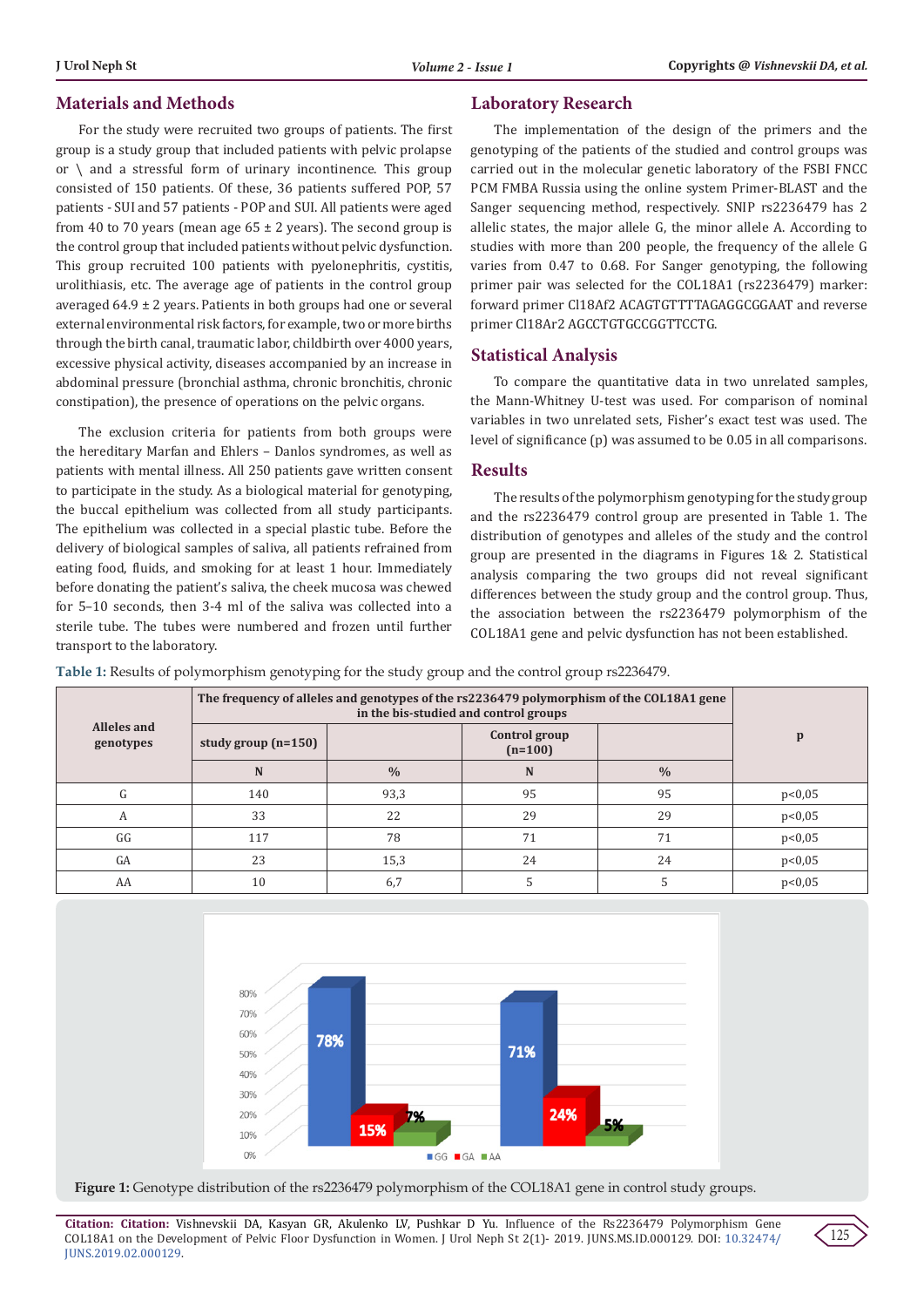

**Figure 2:** Distribution of alleles of the rs2236479 polymorphism of the COL18A1 gene in control study groups.

#### **Discussion**

In 2011, an epidemiological study by Allen-Brady identified rs2236479 polymorphism in the COL18A1 gene as a potential marker of pelvic floor dysfunction [10]. To test the association of the above polymorphism with pelvic dysfunction, a study was conducted in which 250 patients were included (150 study groups and 100 control group patients). Both groups were similar in external risk factors associated with multifactorial pathology and by age. For genotyping, the Sanger method was used, which is the gold standard for the study of single polymorphisms. As a result of the study, the association of the studied polymorphism with pelvic dysfunction was not confirmed. Also, no association of this polymorphism with isolated prolapse was revealed, only with incontinence and a combination of POP and SUI.

## **Conclusion**

There is no association of the polymorphic rs2236479 variant of the COL18A1 gene with pelvic dysfunction. Further development of this polymorphism as a marker of pelvic dysfunction is not advisable.

#### **References**

- 1. Krasnopolsky VI (2007) Vaginal extraperitoneal colpopexy (Prolift method) a new look at the surgery of prolapse and prolapse of the internal genital organs. VI Krasnopolsky, A.A. Popov [Eds.], Obstetrics and Gynecology, p. 51-55.
- 2. [Samuelsson EC, Victor FT, Tibblin G, Svardsudd KF \(1999\) Signs of](https://www.ncbi.nlm.nih.gov/pubmed/9988790)  [genital prolapse in a Swedish population of women 20 to 59 years of age](https://www.ncbi.nlm.nih.gov/pubmed/9988790)  [and possible related factors. Am. J. Obstet. Gynecol 180 \(2 Pt l\): 299-305.](https://www.ncbi.nlm.nih.gov/pubmed/9988790)
- 3. [Deeb ME, Awwad J, Yeretzian JS, Kaspar HG \(2003\) Prevalence of](https://www.ncbi.nlm.nih.gov/pubmed/14710505/) [reproductive tract infections, genital prolapse, and obesity in a rural](https://www.ncbi.nlm.nih.gov/pubmed/14710505/) [community in Lebanon. Bull World Health Organ 81\(9\): 639-645.](https://www.ncbi.nlm.nih.gov/pubmed/14710505/)
- 4. [Tegerstedt G, Maehle Schmidt M, Nyren O, Hammarstrom M \(2005\)](https://www.ncbi.nlm.nih.gov/pubmed/15986100) [Prevalence of symptomatic pelvic organ prolapse in a Swedish](https://www.ncbi.nlm.nih.gov/pubmed/15986100) [population. Int Urogynecol J Pelvic Floor Dysfunct 16\(6\): 497-503.](https://www.ncbi.nlm.nih.gov/pubmed/15986100)
- 5. Bezhinar VF (2010) Prolapse of the pelvic organs in women: new etiology, pathogenesis, principles of diagnosis: a manual for physicians. V.F. Bezhenar, E.V. Bogatyryova [Eds.], absolute N.G. positive Pavlova; under the set ed. puts EK borders of Aylamazyan. closer to St. Petersburg. NL laws of 2010. p. 48.
- 6. Mikhalchuk NS, Prudko A Yu, Nechiporenko NA (2012) Anatomical and functional state of the urinary tract and kidneys in women with genital prolapse. Journal of Grodno State Medical University 4(40): 46-49.
- 7. [Altman D \(2008\) Pelvic organ prolapsed surgery following hysterectomy](https://www.ncbi.nlm.nih.gov/pubmed/18355787) [on benign indications. D. Altman, C. Falconer, S. Cnattingius, F. Granath](https://www.ncbi.nlm.nih.gov/pubmed/18355787) [\[Esd.\], American journal of obstetrics and gynecology 198\(5\): 572.e1-6.](https://www.ncbi.nlm.nih.gov/pubmed/18355787)
- 8. Ward RM (2014) [Genetic epidemiology](https://www.ncbi.nlm.nih.gov/pmc/articles/PMC4213176/) of pelvic organ prolapse: a systematic [review. Am J Obstet Gynecol. RM Ward, V Edwards, T](https://www.ncbi.nlm.nih.gov/pmc/articles/PMC4213176/) [Edwards, A Giri, RN Jerome, JM Wu \[Eds.\], American journal of obstetrics](https://www.ncbi.nlm.nih.gov/pmc/articles/PMC4213176/) and gynecology [211\(4\): 326-335.](https://www.ncbi.nlm.nih.gov/pmc/articles/PMC4213176/)
- 9. [Cartwright R \(2015\) Systematic review and meta-analysis of genetic](https://www.sciencedirect.com/science/article/pii/S0002937814008175) [association studies of urinary symptoms and prolapse in women. R](https://www.sciencedirect.com/science/article/pii/S0002937814008175) [Cartwright, A.C Kirby, K.A.O Tikkinen, A Mangera, G Thiagamoorthy, et](https://www.sciencedirect.com/science/article/pii/S0002937814008175) [al. \[Eds.\], American journal of obstetrics and gynecology 212\(10\): 199.](https://www.sciencedirect.com/science/article/pii/S0002937814008175) [e1-199.e24.](https://www.sciencedirect.com/science/article/pii/S0002937814008175)
- 10. [Allen-Brady K \(2009\) Significant linkage evidence for a predisposition](https://www.ncbi.nlm.nih.gov/pmc/articles/PMC2681003/) [gene for pelvic floor disorders on chromosome 9q21. K Allen-Brady,](https://www.ncbi.nlm.nih.gov/pmc/articles/PMC2681003/) [PA Norton, JM Farnham, C Teerlink, L.A. Cannon-Albright \[Eds.\], The](https://www.ncbi.nlm.nih.gov/pmc/articles/PMC2681003/) [American Journal of Human Genetics 84\(5\): 678-682. 103.](https://www.ncbi.nlm.nih.gov/pmc/articles/PMC2681003/)